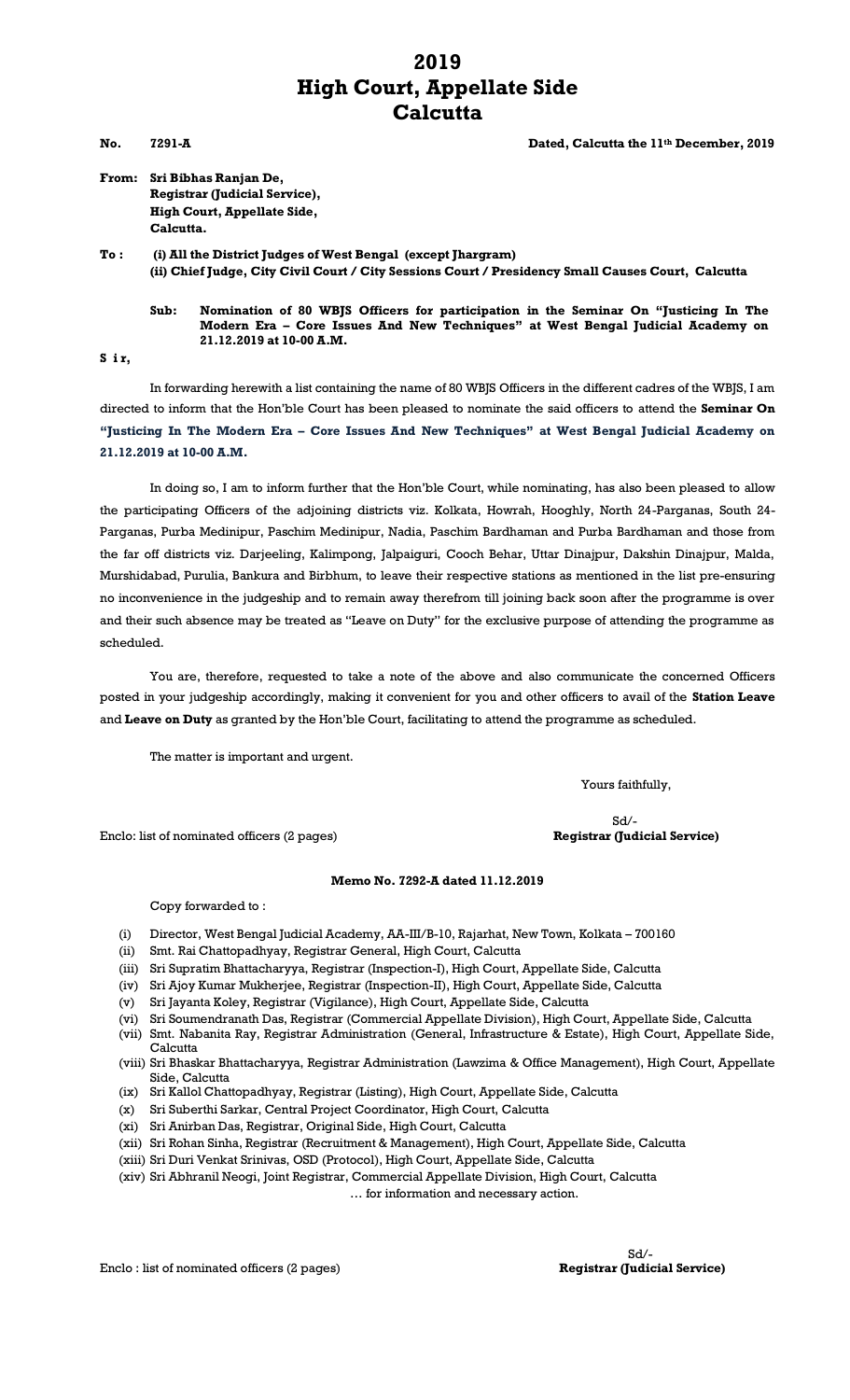## **LIST OF OFFICERS NOMINATED FOR ATTENDING SEMINAR ON "JUSTICING IN THE MODERN ERA – CORE ISSUES AND NEW TECHNIQUES"AT WEST BENGAL JUDICIAL ACADEMY ON 21.12.2019**

|                                                  | SI.<br>No. | Name of the Officer with Present Posting                                                                                   |
|--------------------------------------------------|------------|----------------------------------------------------------------------------------------------------------------------------|
| <b>SEMINAR ON "JUSTICING</b>                     | 1.         | Sri Rabindranath Samanta, Chief Judge, City Civil Court, Calcutta                                                          |
| IN THE MODERN ERA -                              | 2.         | Sri Prasenjit Biswas, Chief Judge, City Sessions Court, Calcutta                                                           |
| <b>CORE ISSUES AND NEW</b><br><b>TECHNIQUES"</b> | 3.         | Sri Sudeb Mitra, Chief Judge, Presidency Small Causes Court, Calcutta                                                      |
|                                                  | 4.         | Sri Ajoy Kumar Gupta, District Judge, South 24-Parganas at Alipore                                                         |
|                                                  | 5.         | Md. Shabbar Rashidi, District Judge, North 24-Parganas at Barasat                                                          |
| Date: 21.12.2019                                 | 6.         | Smt. Sampa Dutt (Paul), District Judge, Howrah                                                                             |
|                                                  | 7.         | Smt. Chaitali Chatterjee, District Judge, Hooghly                                                                          |
|                                                  | 8.         | Sri Subhendu Samanta, District Judge, Nadia                                                                                |
| Venue:                                           | 9.         | Sri Ajeya Matilal, District Judge, Purba Bardhaman                                                                         |
| <b>West Bengal Judicial</b>                      | 10.        | Sri Kausik Bhattacharya, District Judge, Paschim Bardhaman                                                                 |
| Academy,<br>AA-III/B-10, Rajarhat,               | 11.        | Sri Partha Sarathi Sen, District Judge, Purba Medinipur                                                                    |
| New Town, Kolkata-160                            | 12.        | Smt. Ananya Bandyopadhyay, District Judge, Paschim Medinipur                                                               |
|                                                  | 13.        | Sri Ananda Kumar Mukherjee, District Judge, Birbhum                                                                        |
|                                                  | 14.        | Sri Apurba Sinha Roy, District Judge, Bankura                                                                              |
| <b>Reporting Time:</b><br>10.00 A.M.             | 15.        | Sri Har Govind Singh, District Judge, Purulia                                                                              |
|                                                  | 16.        | Sri Partha Sarathi Chatterjee, District Judge, Murshidabad                                                                 |
|                                                  | 17.        | Sri Bivas Pattanayak, District Judge, Malda                                                                                |
|                                                  | 18.        | Sri Uday Kumar, District Judge, Uttar Dinajpur                                                                             |
|                                                  | 19.        | Sri Sukhendu Das, District Judge, Dakshin Dinajpur                                                                         |
|                                                  | 20.        | Sri Uttam Kumar Shaw, District Judge, Darjeeling                                                                           |
|                                                  | 21.        | Sri Sugato Majumdar, District Judge, Jalpaiguri                                                                            |
|                                                  | 22.        | Sri Partha Sarathi Mukhopadhyay, District Judge, Kalimpong                                                                 |
|                                                  | 23.        | Sri Sukumar Roy, District Judge, Cooch Behar                                                                               |
|                                                  | 24.        | Smt. Rai Chattopadhyay, Registrar General, High Court, Calcutta                                                            |
|                                                  | 25.        | Sri Supratim Bhattacharyya, Registrar (Inspection-I), High Court, Appellate<br>Side, Calcutta                              |
|                                                  | 26.        | Sri Bibhas Ranjan De, Registrar (Judicial Service), High Court, Appellate Side,<br>Calcutta                                |
|                                                  | 27.        | Sri Ajoy Kumar Mukherjee, Registrar (Inspection-II), High Court, Appellate<br>Side, Calcutta                               |
|                                                  | 28.        | Sri Jayanta Koley, Registrar (Vigilance), High Court, Appellate Side, Calcutta                                             |
|                                                  | 29.        | Sri Soumendranath Das, Registrar (Commercial Appellate Division), High<br>Court, Appellate Side, Calcutta                  |
|                                                  | 30.        | Smt. Nabanita Ray, Registrar Administration (General, Infrastructure &<br>Estate), High Court, Appellate Side, Calcutta    |
|                                                  | 31.        | Sri Bhaskar Bhattacharyya, Registrar Administration (Lawzima & Office<br>Management), High Court, Appellate Side, Calcutta |
|                                                  | 32.        | Sri Kallol Chattopadhyay, Registrar (Listing), High Court, Appellate Side,<br>Calcutta                                     |
|                                                  | 33.        | Sri Suberthi Sarkar, Central Project Coordinator, High Court, Calcutta                                                     |
|                                                  | 34.        | Sri Anirban Das, Registrar, Original Side, High Court, Calcutta                                                            |
|                                                  | 35.        | Sri Rohan Sinha, Registrar (Recruitment & Management), High Court,<br>Appellate Side, Calcutta                             |
|                                                  | 36.        | Sri Duri Venkat Srinivas, OSD (Protocol), High Court, Appellate Side,<br>Calcutta                                          |
|                                                  | 37.        | Sri Abhranil Neogi, Joint Registrar, Commercial Appellate Division, High<br>Court, Calcutta                                |
|                                                  | 38.        | Chowdhury Hefazat Karim, Judge, Bench-II, City Civil Court, Calcutta                                                       |
|                                                  | 39.        | Sri Prabir Kumar Misra, Judge, Bench-VI, City Civil Court, Calcutta                                                        |
|                                                  | 40.        | Sri Arghadeb Khan, Judge, Bench-XII, City Civil Court, Calcutta                                                            |
|                                                  | 41.        | Smt. Sukla Sengupta, Judge, Bench-II, City Sessions Court, Calcutta                                                        |
|                                                  | 42.        | Sri Kamal Sarkar, ADJ, 1 <sup>st</sup> Court, Alipore, South 24-Parganas                                                   |
|                                                  | 43.        | Sri Sujoy Sengupta, ADJ, 4 <sup>th</sup> Court, Alipore, South 24-Parganas                                                 |
|                                                  | 44.        | Sri Pushpal Satpathi, ADJ, 6th Court, Alipore, South 24-Parganas                                                           |
|                                                  | 45.        | Sri Subhasis Ghosh, ADJ, 10 <sup>th</sup> Court, Alipore, South 24-Parganas                                                |
|                                                  | 46.        | Shaikh Kamal Uddin, ADJ, 12 <sup>th</sup> Court, Alipore, South 24-Parganas                                                |